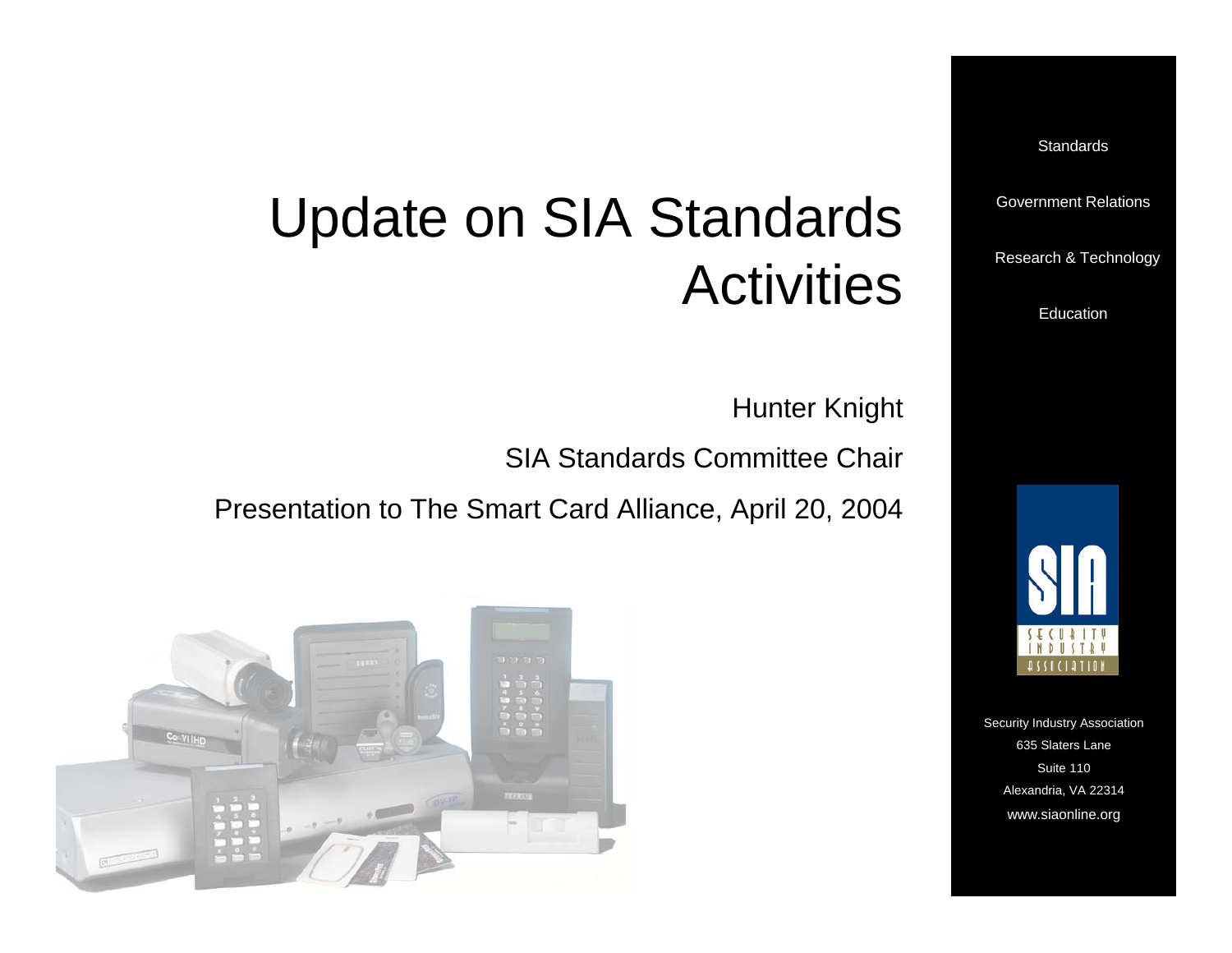# Activity Update

- **Objective:** Aggressively and regularly publish SIA standards.
- **Tactic:** OSIPS (Open, System Integration and Performance Standards)
	- An integrated family of American National Standards interface data models that are binding independent
	- Documented in UML (Unified Modeling Language, an OMG Standard.)
	- **SCA Related Work:** Personal Identity And Card Management Interface Data Model
- SIA is developing a Standards Roadmap based on an industry meta-model. This an essential element of SIA's planning process.

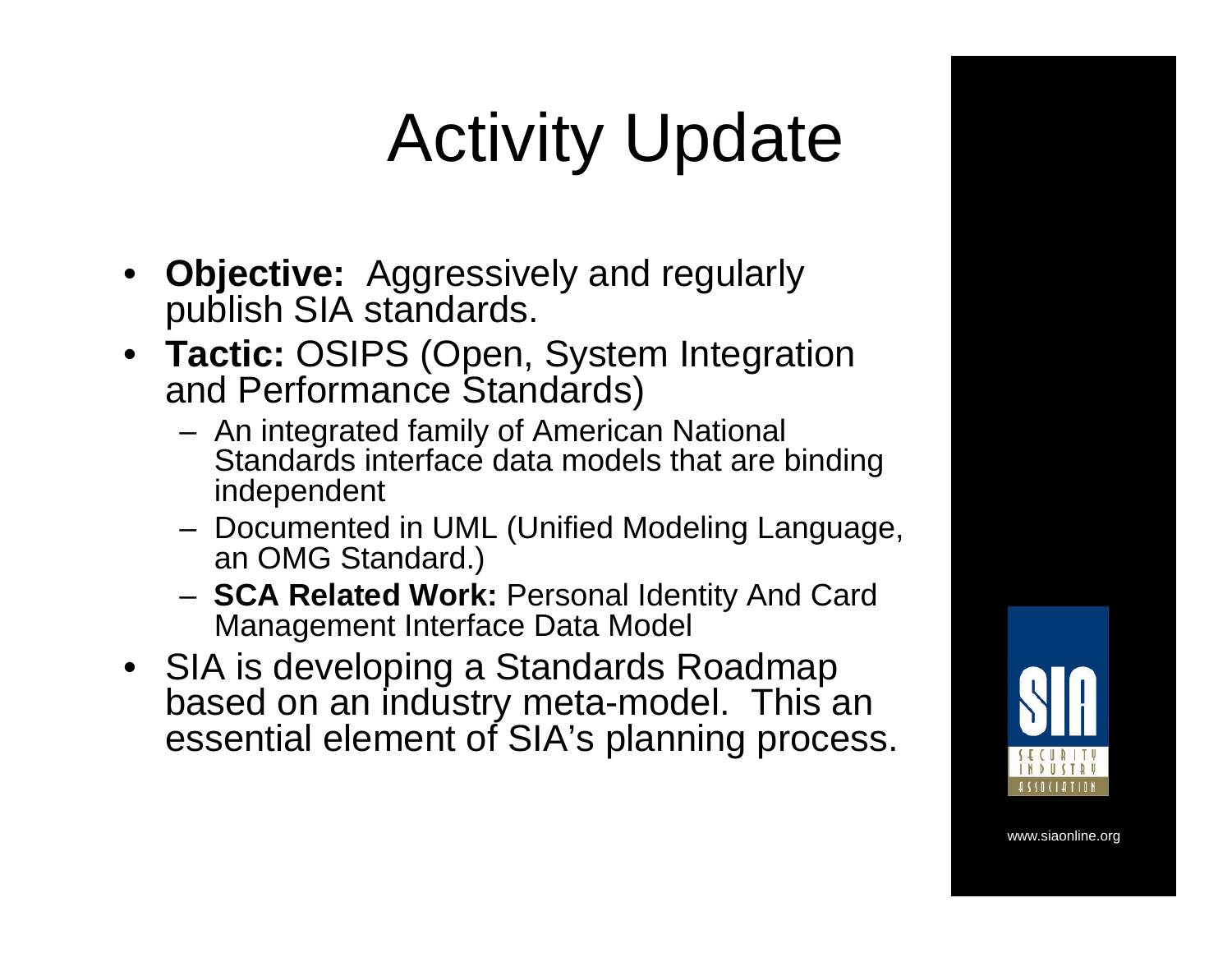# Binding Independence: Plugging Into The IT Backplane



#### **Binding Type:**



**Content Agnostic Message Encoding Protocol**

**Message Agnostic Message** 

**Transport Protocol**

**Transport Protocol Agnostic Electrical Interface**

**ANS.1, XML, ASCII,...**

**TCP, U DP, SOAP,...**

**RS232, Ethernet, USB**

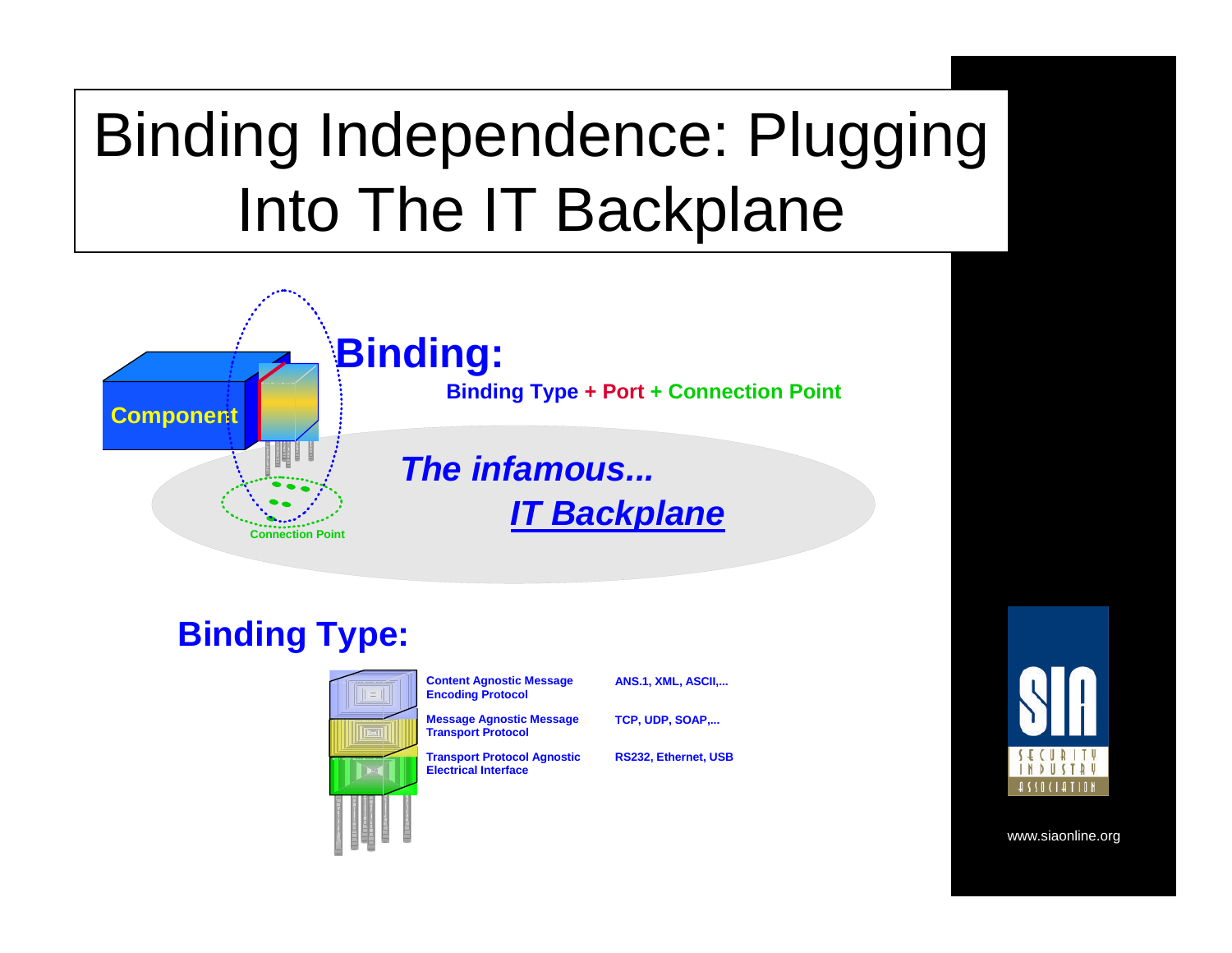# Described In Unified Modeling Language (OMG Standard)



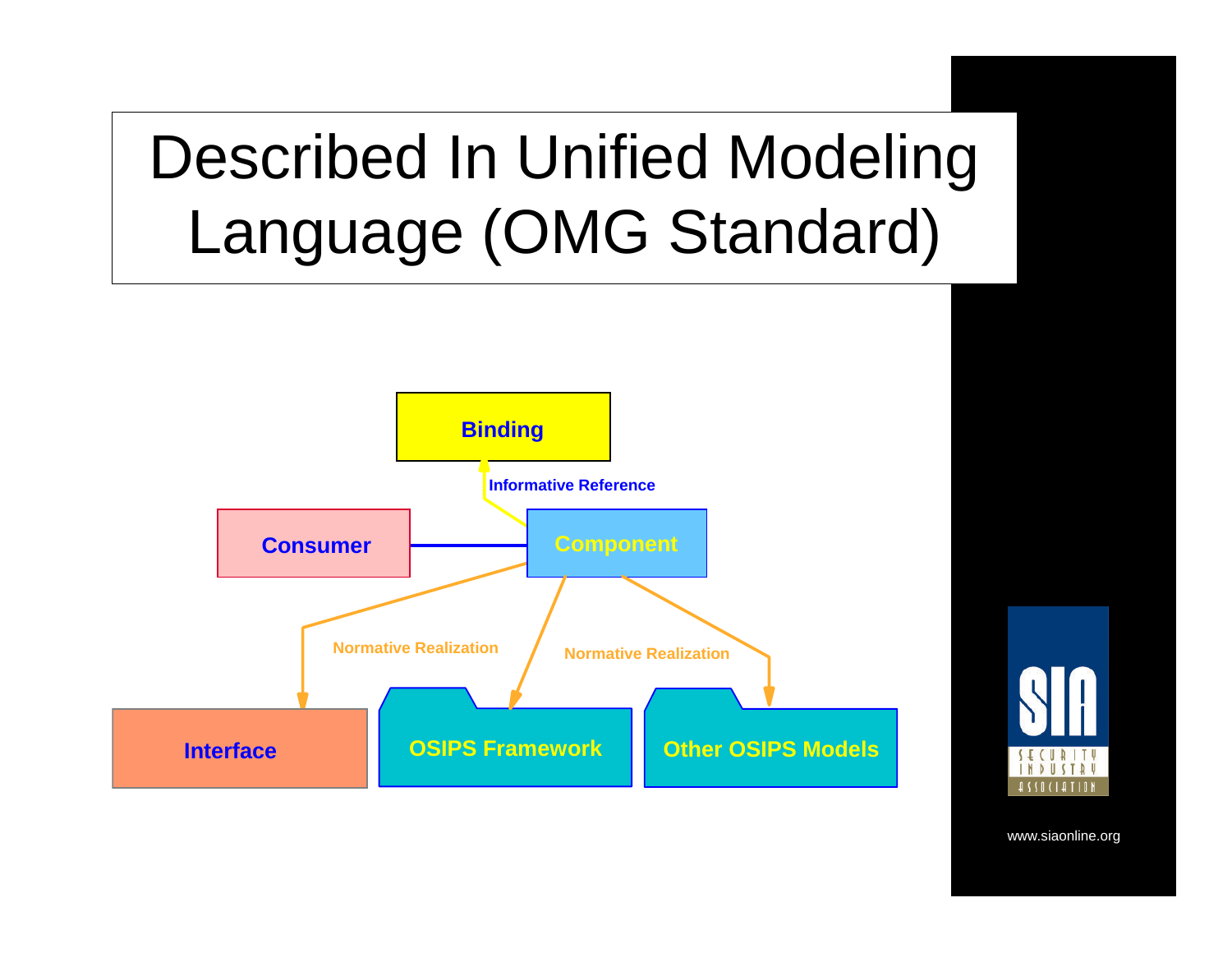### Meta-Model: Field and Edge **Devices**



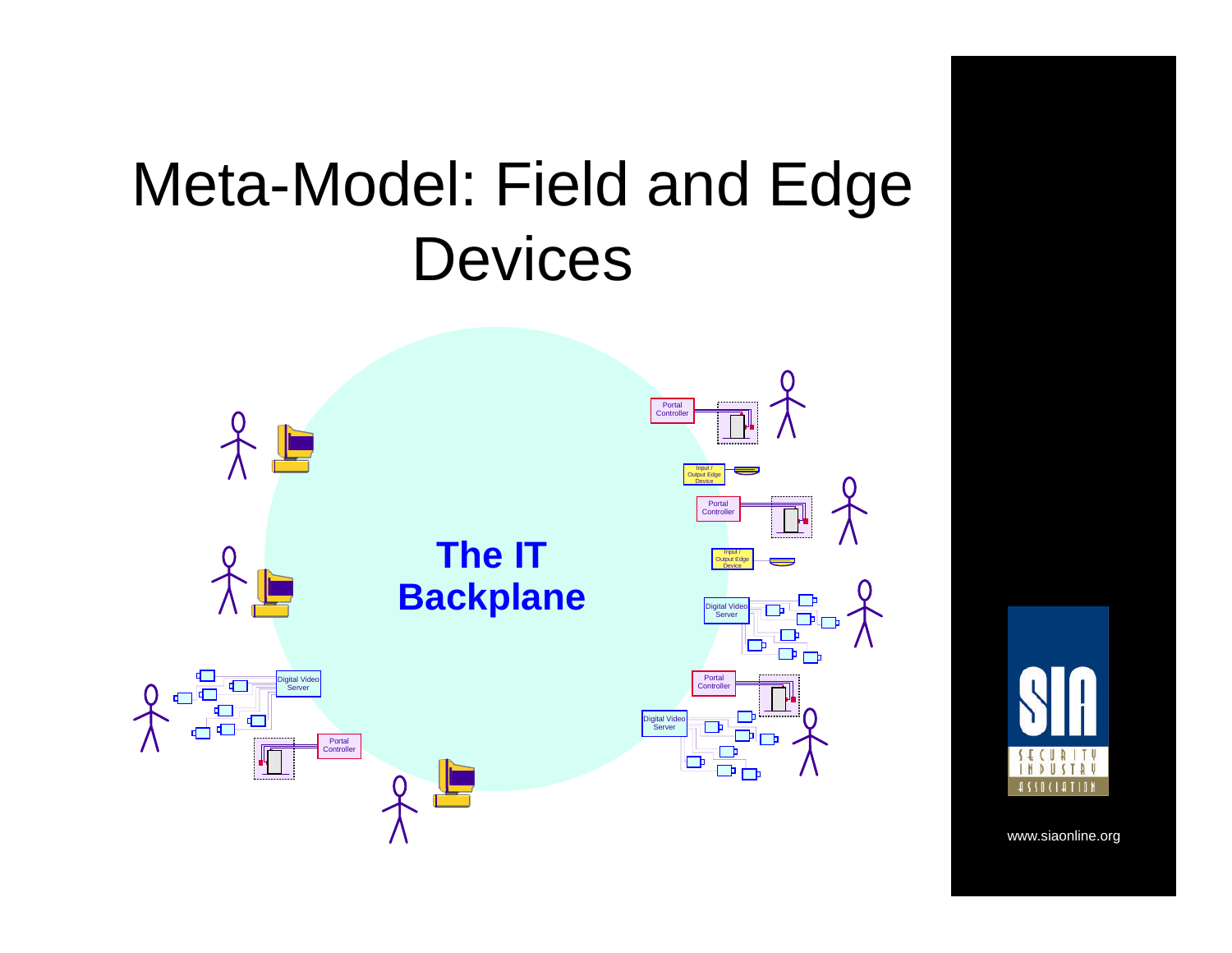### Meta-Model: Applications & **Middleware**



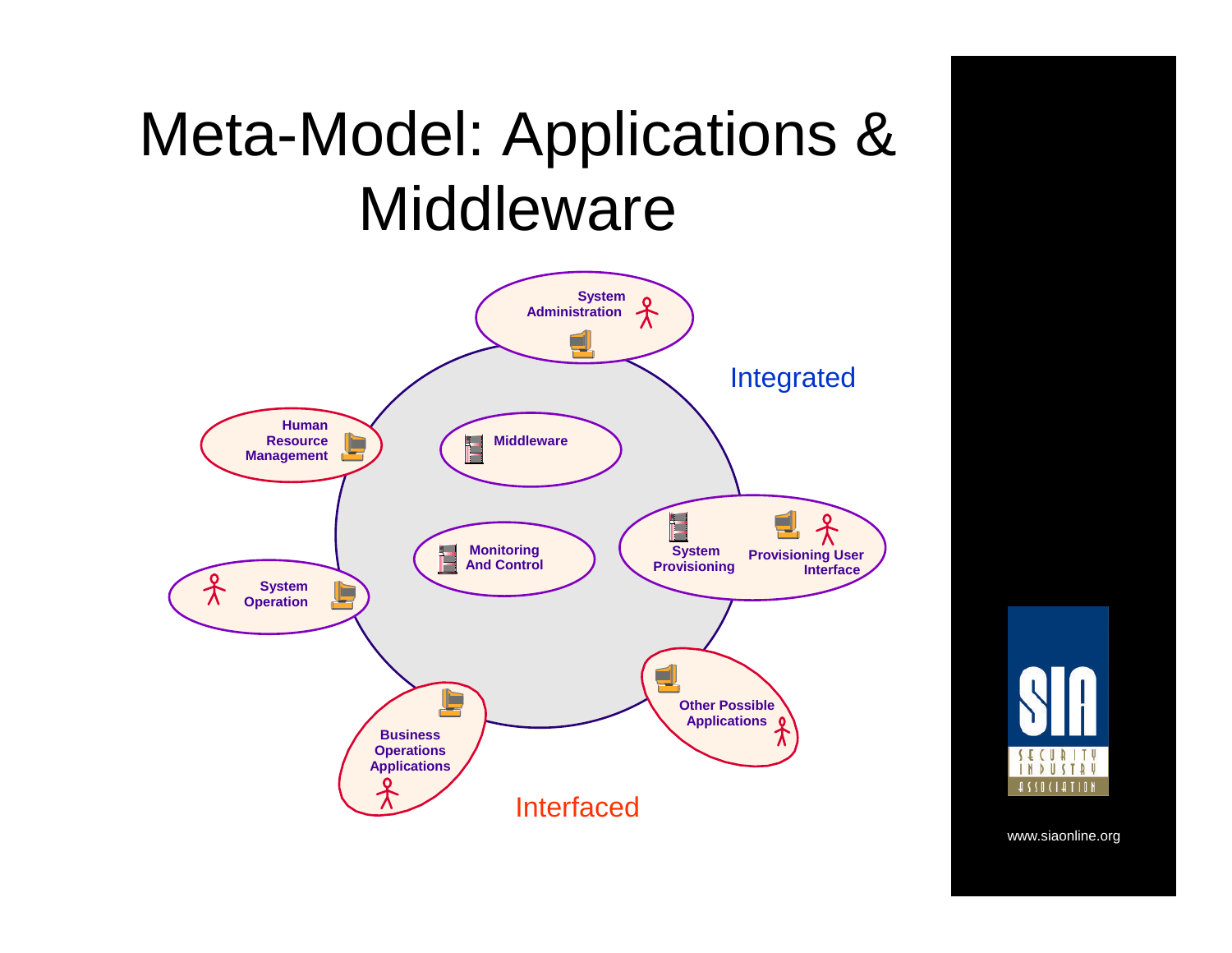## The Meta-Model Defines The Scope of SIA's Roadmap